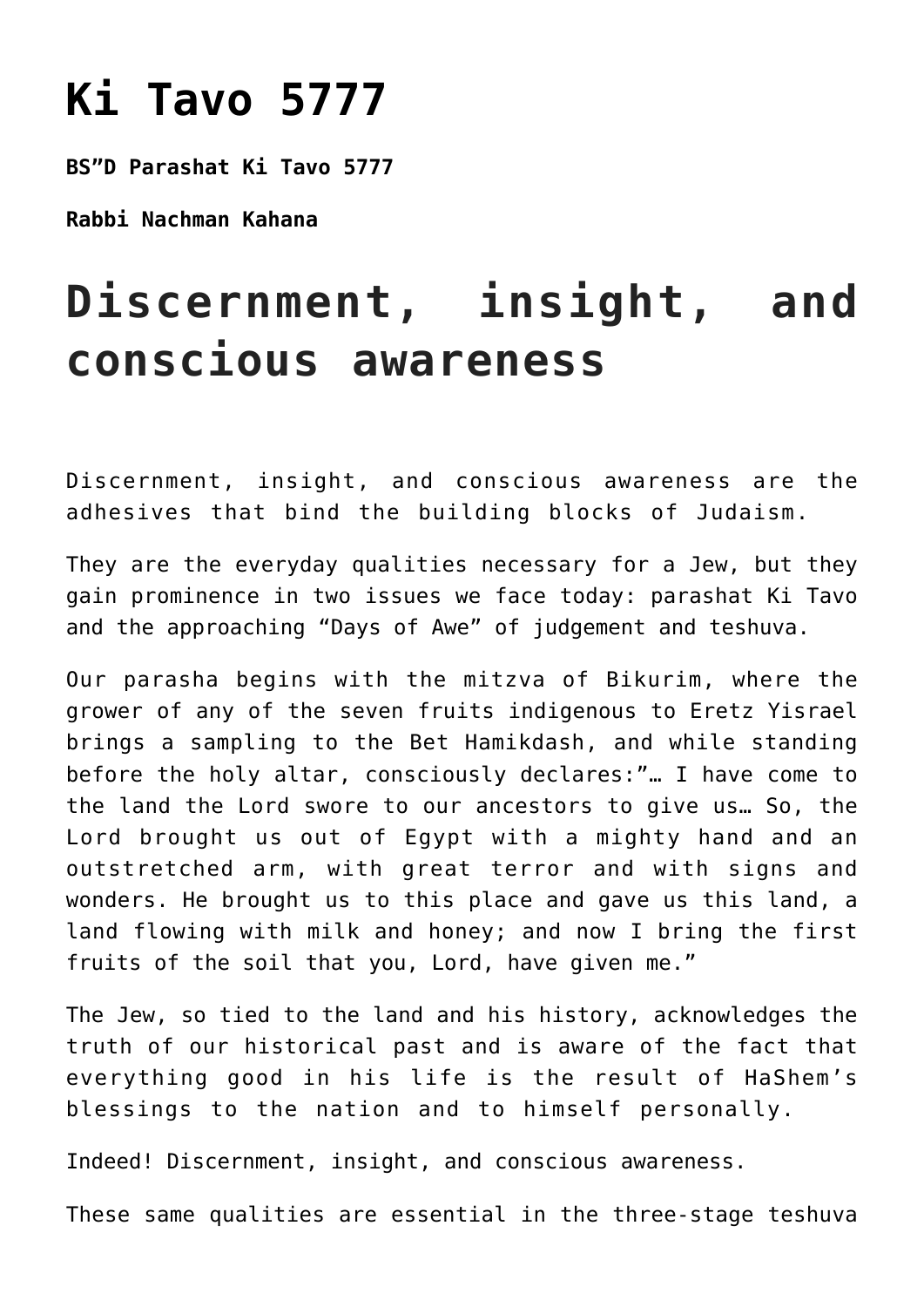process which our rabbis have laid down for us.

## וחמת מממם – המממה – ה

Acknowledgment of the sin, Regret, Resolution never to repeat the misdeeds of yesterday.

**Acknowledgment** is founded on one's discernment, insight, and conscious awareness that he has sinned, for without acknowledgment of one's failures it would not be possible to draw oneself closer to the Creator.

**Regret** does not mean that one lies to HaShem by saying that the prohibited experience was without pleasure. It means that the sinner states that he regrets angering and disappointing his Creator by trespassing on the mitzvot that define a Jew.

**Resolution** not to repeat the sins of the past, and not to fall prey to any provocations to sin in the future.

As stated, the bearer of Bikurim acknowledges his history and birthright as a member of HaShem's chosen people; his nation's history of exile, servitude and redemption by HaShem, and his birthright stemming from HaShem's promise to Avraham, Yitzchak and Ya'akov to be the sole possessors of HaShem's holy land.

An observant Jew living in the exile today conveniently escapes the necessity to discern, be insightful, and be consciously aware of the changes that HaShem has brought upon our nation through the advent of Medinat Yisrael. The call of the rebbe in his local shtiebel to stay put until the Mashiach sends a flying carpet for him, is more salient than all the miracles that HaShem's performs here in Eretz Yisrael daily. Incredible!

The tool of the Yetzer Hara (evil instinct) in the galut is to cloud a Jew's clarity of thought by diverting his attention to the secondary fleeting aspects of the Medina, while blinding him and his spiritual leaders to the great broad strokes of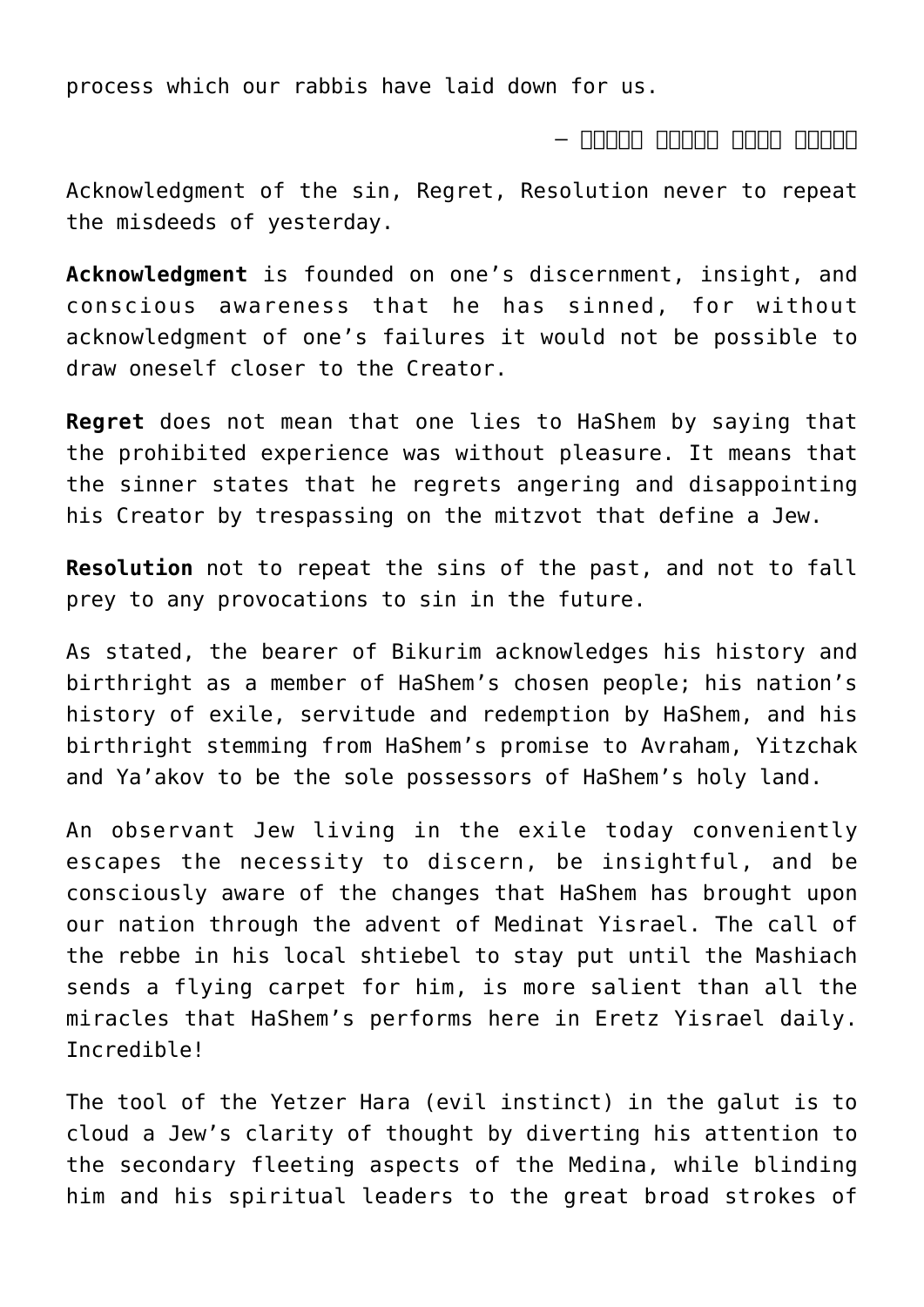redemption that are now reverberating in our lives.

## **The only safe haven**

Tehilim chapter 46:

- *(א) למנצח לבני קרח על עלמות שיר:*
- *(ב) א-להים לנו מחסה ועז עזרה בצרות נמצא מאד:*
- *(ג) על כן לא נירא בהמיר ארץ ובמוט הרים בלב ימים:*
	- *(ד) יהמו יחמרו מימיו ירעשו הרים בגאותו סלה:*
	- *(ה) נהר פלגיו ישמחו עיר א-להים קדש משכני עליון:*
- *(ו) א-להים בקרבה בל תמוט יעזרה א-להים לפנות בקר:*
	- *(ז) המו גוים מטו ממלכות נתן בקולו תמוג ארץ:*
		- *(ח) ה' צבאות עמנו משגב לנו א-להי יעקב סלה:*
			- *(ט) לכו חזו מפעלות ה' אשר שם שמות בארץ:*

*(י) משבית מלחמות עד קצה הארץ קשת ישבר וקצץ חנית עגלות ישרף באש:*

- *(יא) הרפו ודעו כי אנכי א-להים ארום בגוים ארום בארץ:*
	- *(יב) ה' צבאות עמנו משגב לנו א-להי יעקב סלה:*

*1 HaShem is our refuge and strength, an ever-present help in times of trouble.*

*2 Therefore we will not fear, though the earth give way and the mountains fall into the heart of the sea,*

*3 though its waters roar and foam and the mountains quake*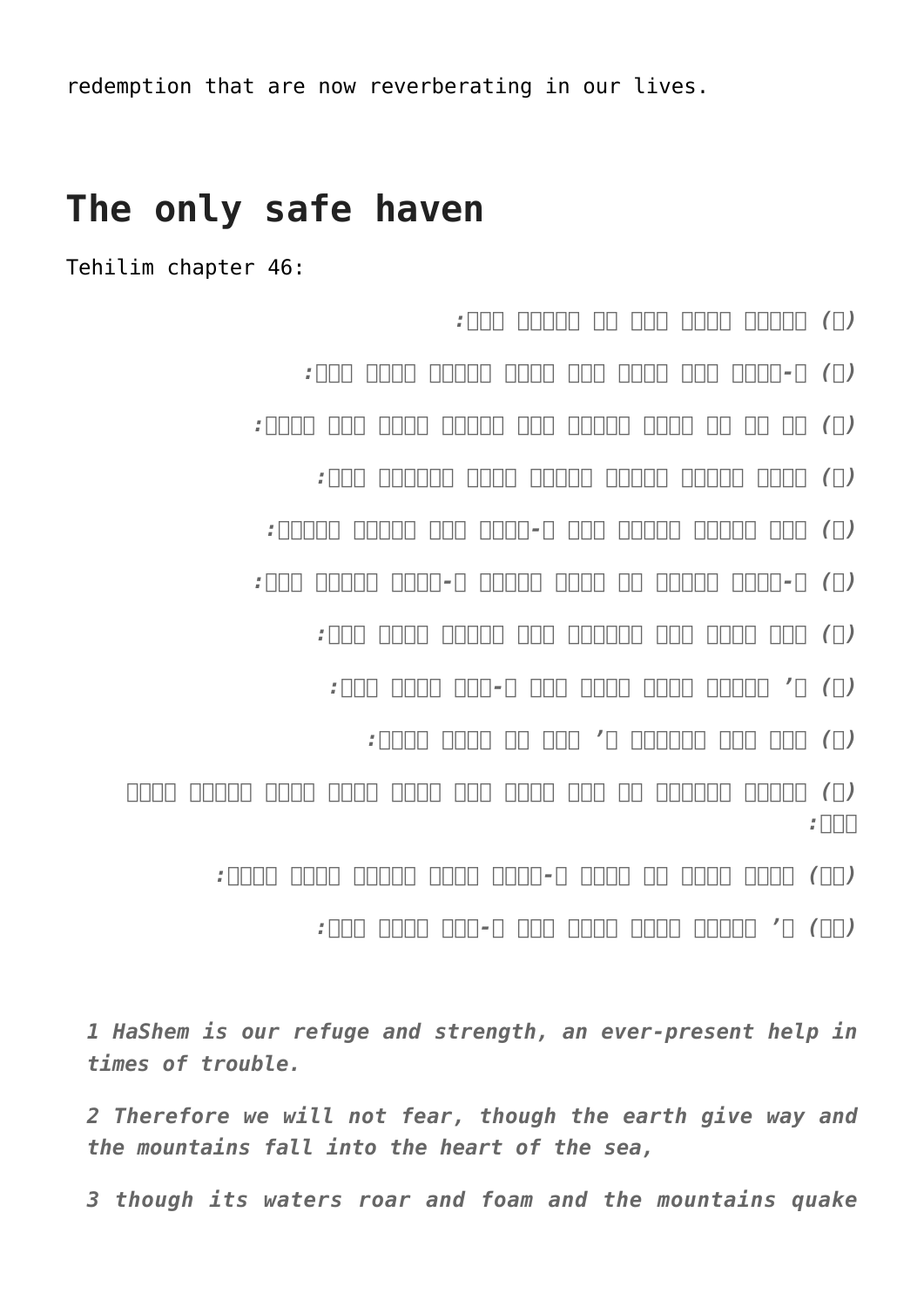*with their surging.*

*4 There is a river whose streams make glad the city of HaShem, the holy place where the Most High dwells.*

*5 HaShem is within her, she will not fall; HaShem will help her at break of day.*

*6 Nations are in uproar, kingdoms fall; He lifts His voice, the earth melts.*

*7 The Lord Almighty is with us; the HaShem of Jacob is our fortress.*

*8 Come and see what the Lord has done, the desolations He has brought on the earth.*

*9 He makes wars cease to the ends of the earth.*

*He breaks the bow and shatters the spear; He burns the shields with fire.*

*10 He says, "Be still, and know that I am HaShem; I will be exalted among the nations, I will be exalted in the earth."*

*11 The Lord Almighty is with us; the God of Jacob is our fortress.*

So far this year, over 140 million people across 37 Muslim countries are in need of humanitarian aid.

In the past few days, more than 1,200 people have been killed, and the lives of some 40 million others turned upside down, by torrential rain in northern India, southern Nepal, northern Bangladesh and southern Pakistan.

In Yemen, the site of a proxy war that began in March 2015, 10,000 people have been killed, with 7 million made homeless.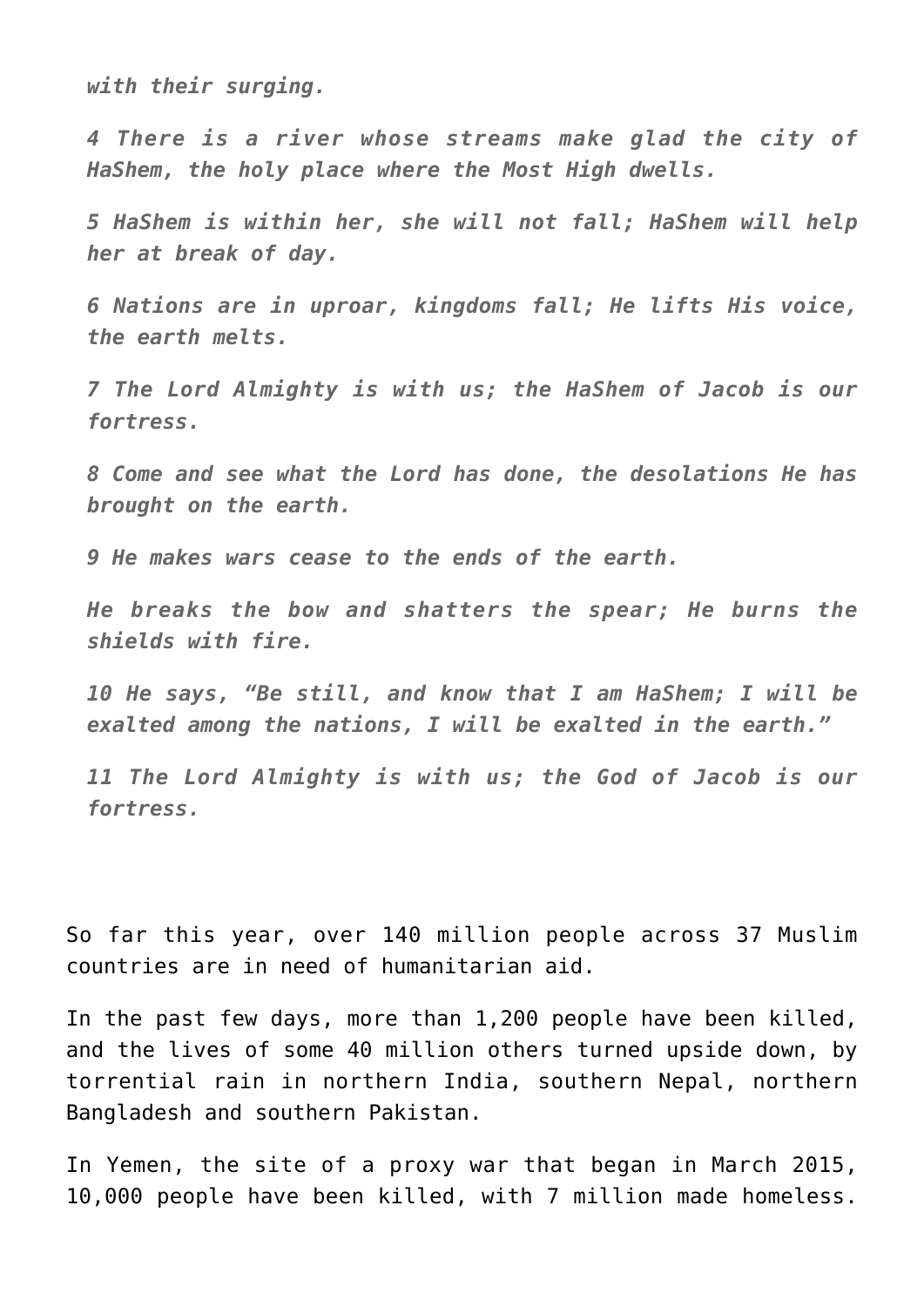Cholera has already killed 2,000 people and infected more than 540,000.

In Syria, Bashar al-Assad has killed hundreds of thousands of his own people, more than Iraq's Saddam ever did.

North Korea conducts a hydrogen nuclear test resulting in a tremor of 6.3 magnitude, and threatens the United States.

Sinkholes, tsunamis, volcanoes, wildfires like the ones now blazing in LA which are considered to be the most devastating fires in its history.

And the list continues.

In light of the above, the flooding of Houston, Texas alongside the havoc wreaked in other parts of the world, is minor.

King David states in Tehilim 46 regarding HaShem's chosen people in Eretz Yisrael:

*"Therefore, we will not fear, though the earth give way and the mountains fall into the heart of the sea, though its waters roar and foam and the mountains quake with their surging…Nations are in uproar, kingdoms fall; he lifts his voice, the earth melts. The Lord Almighty is with us; the HaShem of Jacob is our fortress."*

One might say that what is occurring today is an interesting coincidence. However, we must understand that coincidence is HaShem's way of controlling the world while remaining anonymous.

It appears that the time has arrived when HaShem has begun to mete out our long-awaited call for punishment for all those who perpetrated great injustices to the Jewish nation. Not only against those who methodically murdered our brothers and sisters, but also against those who could have saved Jewish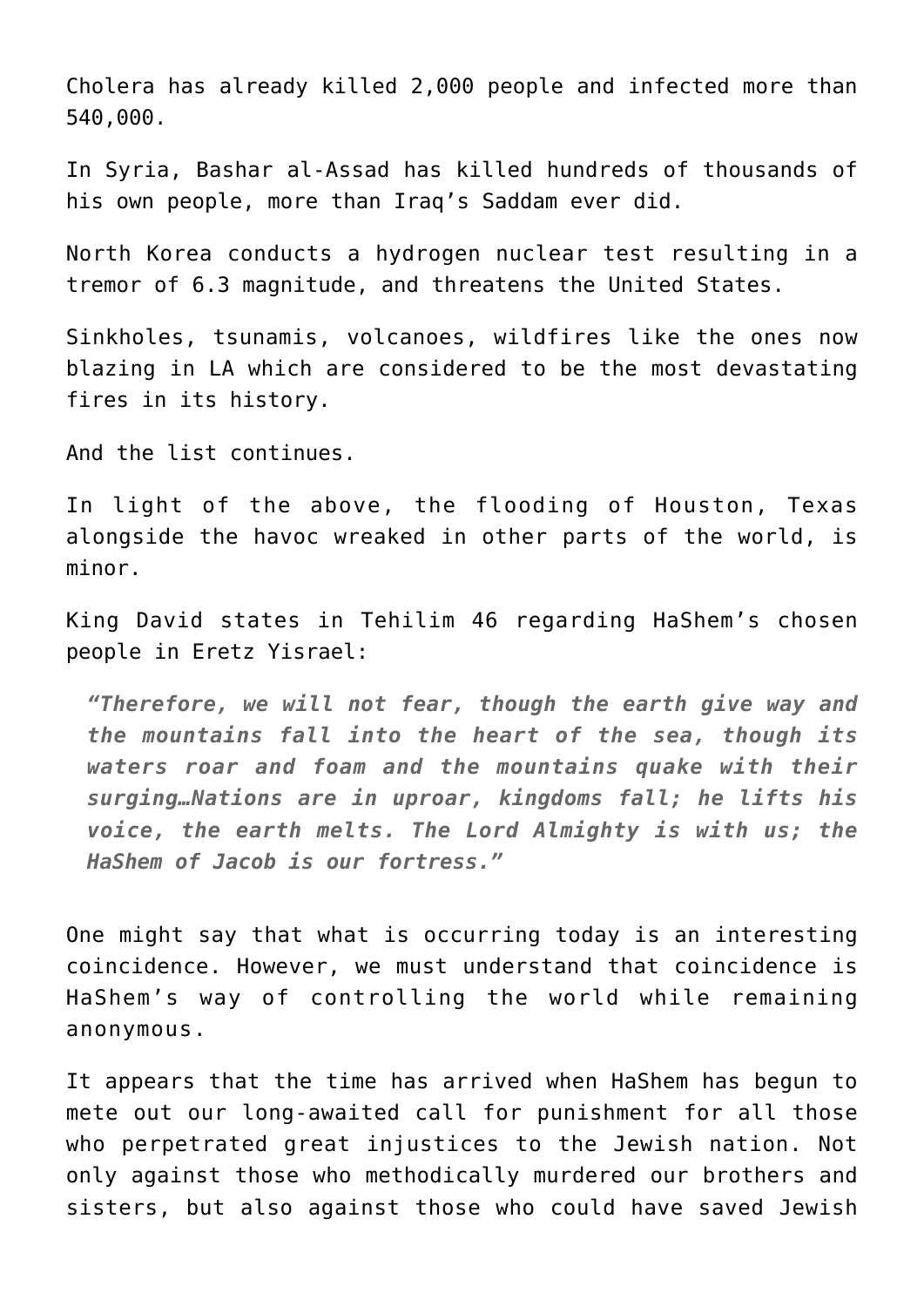lives, but refused to do so. Against those who could have bombed the camps in Europe, or at the least the rail tracks that facilitated the arrival of the Jews to the camps; but did not do so even once. And those nations that closed the doors to the holy land, and turned the escaping Jews back to the Gehennom of Europe.

Europe is rotting from within by the Moslems that metastasize into every town and neighborhood. The United States is undergoing the many socio-economic cleavage lines which will in time permanently divide the union.

I have previously stated my belief that the Shoah was not a heavenly decree against the Jewish people. It was a decree made by HaShem, and put into effect with the first world war, that the evil descendants of Aisav should put an end to one another. Russians should kill Germans, and Germans the English, and the English should kill Austrians, etc. The second world war was a continuation of the first, after an extended cease fire. We were turned into soap because the leash on insanity was released and the Jews were caught up in it BECAUSE WE WERE THERE! And we were there because we did not understand that when Aisav kills Aisav, it is no place for Ya'akov to be.

If indeed, HaShem has begun to punish those who have perpetrated great injustices to the Jewish nation, and immoral peoples the world over; the only safe haven for a Jew is here in Eretz Yisrael.

Chazal state that "natural" disasters are a result of immoral behavior. That when people act in unnatural ways, nature revolts by breaking the bounds placed on it by the Creator.

The warnings are out there, and have been since the creation of the Medina. The call is clear for all who wish to hear Jewish truth. The exile is over, and the Jews who do not return home may suffer the fate of their gentile neighbors.